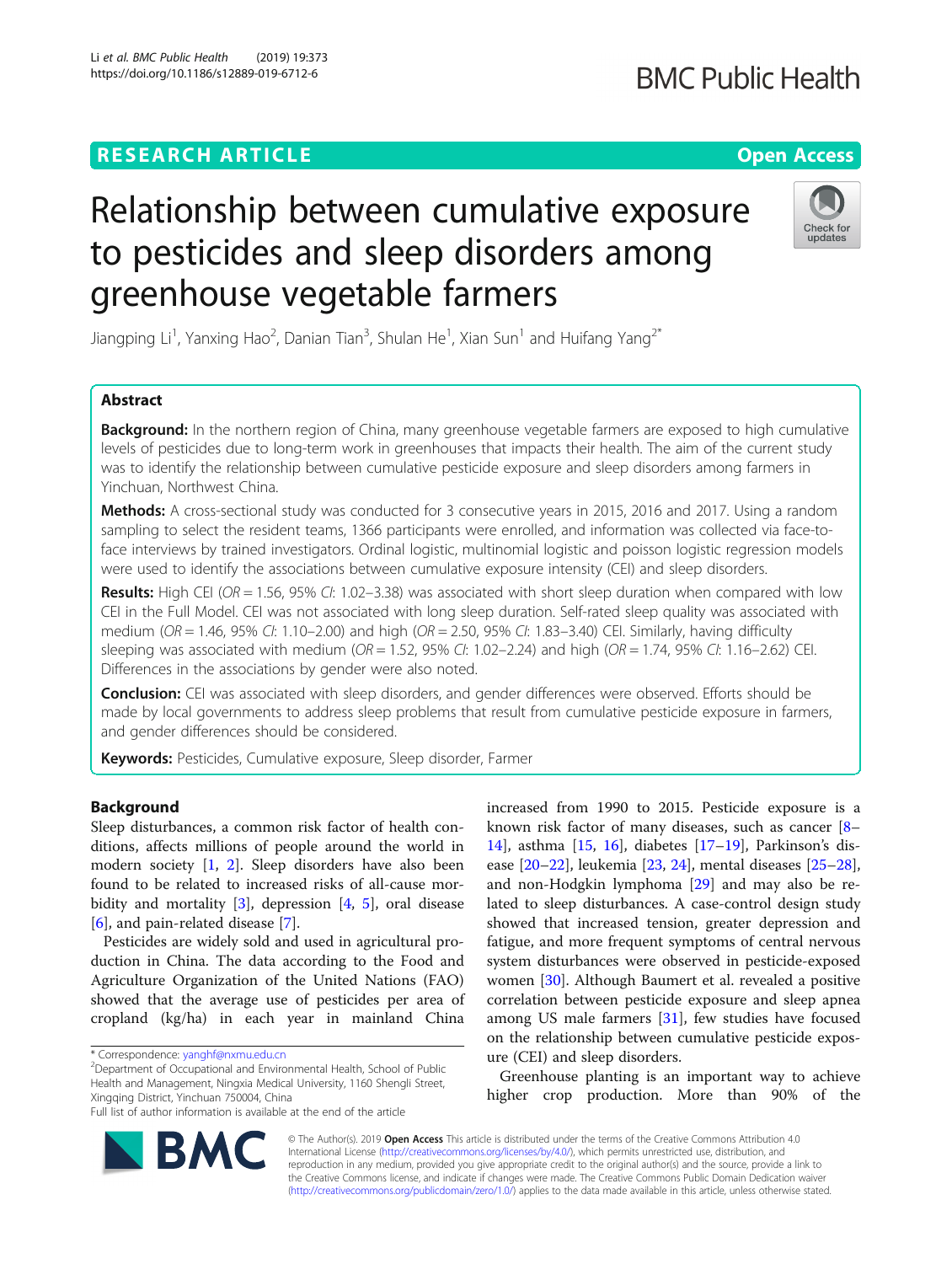greenhouses in China are used for fresh vegetable or fruit production [\[32](#page-9-0)]; however, a previous study has reported that levels of pesticide residues in greenhouses was much higher than open-field vegetables due to the increased use of pesticides to control pests and improve crop yields [\[33](#page-9-0)]. Although another previous study reported that the exposure to pesticides in a greenhouse was lower than the acceptable daily intake, the threat of chronic cumulative exposure to pesticides is a health concern [[34](#page-9-0)].

In the present study, 1366 independent farmers were enrolled in cross-sectional studies that were conducted in three consecutive year (2015, 2016 and 2017) to determine the prevalence of sleep disorders among greenhouse planting farmers and to evaluate the association with CEI.

# Methods

# Study setting

Yinchuan, the capital of Ningxia Hui Autonomous Region, Northwest China, is located on the border of the Tengger Desert. This region lacks water resources (a very slight declining trend in rainfall occurred from 1960 to 2006), with the per capita water resource being only one-tenth of the national average [\[35\]](#page-9-0). Thus, more than 60,000 ha plastic greenhouses were established to satisfy the demand of fresh vegetables for local residents in 2013, most of which were financed by the government [\[36](#page-9-0)]. Detailed information on the study sites are displayed in Fig. 1.

# Study design and data collection

Three cross-sectional studies were conducted from April to May in 2015, 2016, and 2017. As shown in Fig. 1, four villages (Liangtian, Maosheng, Yinhe, and Wudu) were chosen because of their long-term cooperation. In the investigation year for each village, one nonrepetitive resident team (primary resident unit in the village) was selected using a random sampling method. Six hundred questionnaires were distributed each year (150 questionnaires were sent to each resident team), and 448, 460, 458 valid, completed questionnaires were gathered in the 3 years; thus, the valid returned rate was 74.67, 76.67 and 76.33%, respectively.

The inclusion criteria for the participants were: adult greenhouse vegetable farmers who had lived at their current address at least 5 years and were engaged in vegetable planting in greenhouses more than 1 year.

Because most participants in our study were busy with farming work at the time of our investigations, verbal consent from the participating farmers was obtained prior to the interview, which helped to facilitate management and improve investigation compliance and efficiency. The design for this study was approved by the Medical Ethics Committee of Ningxia Medical University (No.2014– 090). If participant disagreed to investigate, then we recorded he/she as nonresponse case on the last back of questionnaire paper. The questionnaires (Additional file [1](#page-8-0)) were completed through a face-to-face interview by a trained interviewer, and the basic personal demographic/ socioeconomic information and medical history were obtained.

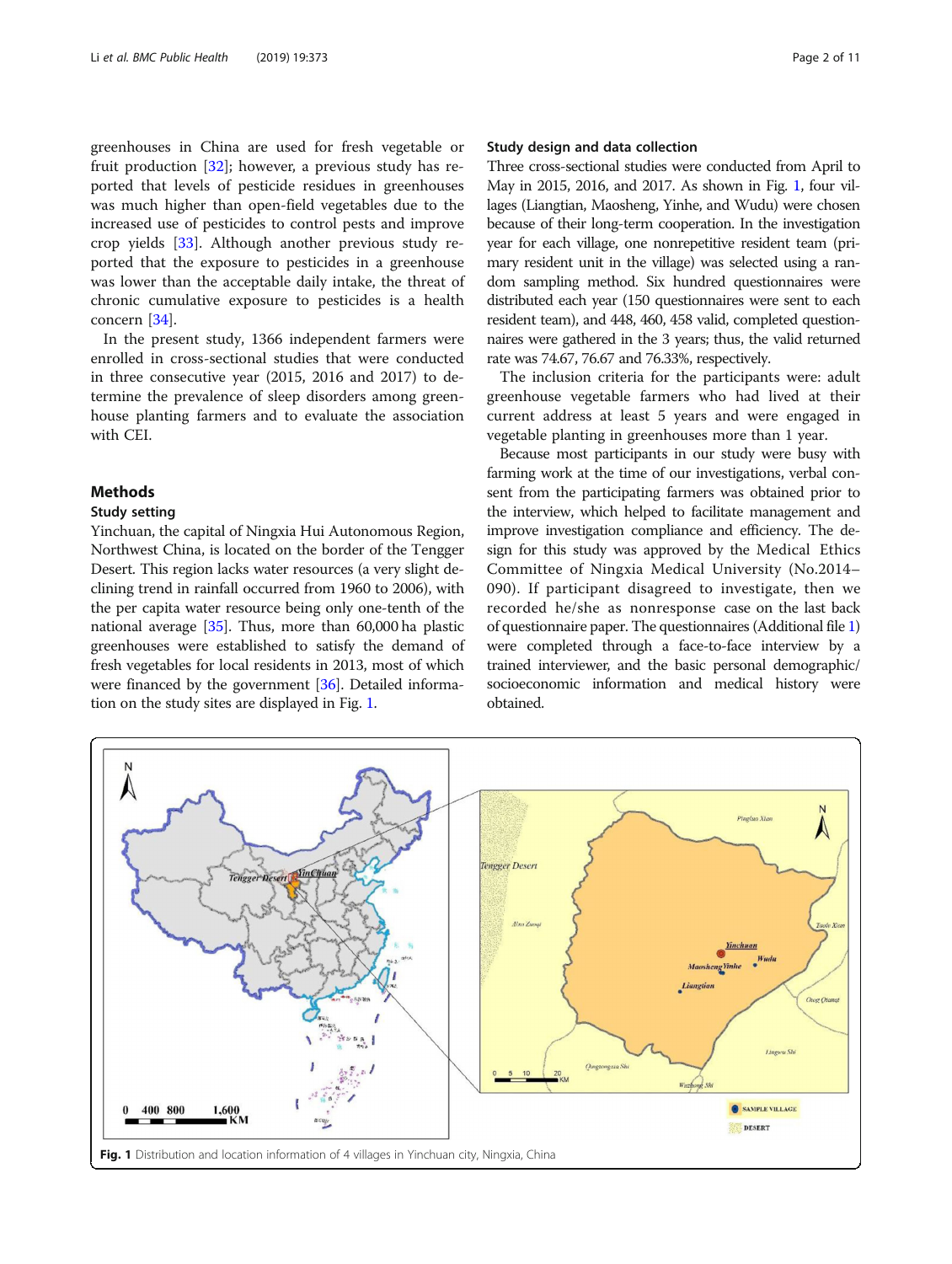# Physical, psychological and social stress

The revised SRHMS (SRH measurement scale) was used to assess physical, psychological and social interaction stress for the target sample. The measurement tool was developed by Xu et al. [\[37,](#page-9-0) [38](#page-9-0)], and social, historical and cultural factors were considered. Forty-eight items were included in the scale, which also contained three subscales, and it has been shown to be suitable for the general population, with a high reliability, validity and sensitivity of the health status [\[37,](#page-9-0) [38](#page-9-0)]. The valid methods of statistical scores of each subscale were derived from previous studies [[39\]](#page-9-0).

# Sleep status

Sleep disturbances were identified by the following seven questions: The question, "In the last month, how long do you sleep per night average?" was used to measure sleep duration, and the response was categorized into short  $[40]$  $[40]$  (sleeping time less or equal to 6 h), optimal (ranging from 6 to 9 h) and long sleep duration (more than or equal to 9 h). Self-rated sleep quality was evaluated by "What do you think your sleep quality was in the last month?", and the corresponding options were "excellent" =1, "good" =2, "worse" =3, and "much worse" =4. Hypnotic drug use, difficulty falling asleep, sleep apnea, and nightmares, suffering from disturbance of falling asleep were evaluated by "How often have you used hypnotic drugs in the last month"; "How often have you had trouble falling asleep in the last month? (failure to fall asleep within 30 min)"; "How often have you had sleep apnea in the past 30 d?"; "How often have had dreaminess or nightmares in the last 30 d?"; "How often have you suffered from trouble falling asleep in the last 30 d?". Options for these questions were: "None" =1, "less than once a week" = 2, "1 to 2 times per week" = 3, "more than or equal to 3 times per week"  $=4$ .

# Cumulative pesticide exposure index

Although the information collected through the questionnaires ignored specific pesticide use and exposure levels in evaluating CEI, it would be synthesized from exposures to multiple potential pesticides.

There are several latent factors that may affect the level of exposure to pesticides, including the areas of planting, duration of work in sheds, mixing of spray pesticides, habits of spraying, equipment of protection, and habits of hygiene in personal work. CEI was evaluated using a quantitative method, with validity that had been proven by precious studies [\[41](#page-9-0), [42](#page-10-0)]. CEI was calculated using an equation that, at best, provided a semi-quantitative index to represent actual pesticide exposure levels. Two algorithms were used, with several parameters in the formula, such as the habit of spraying, planting areas, and personal protective equipment (PPE), which came from the questionnaire. In the second formula, behavior in spray processes were considered as an additive predictor with mixing status and application method. This could occur because the awareness of personal protection is low among greenhouse farmers, as proven in our previous study  $[43]$  $[43]$ , and many farmers had unhealthy habits, such as chatting, eating and drinking water during the spray process, and these habits may have increased their level of exposure to pesticides. The parameter description and assigned scores from the formula are presented in Tables [1](#page-3-0) and [2](#page-4-0). Finally, the CEI were placed into tertiles, lower-, medium-, and high CEI, due to the positive-skewed distribution (Additional file [2](#page-8-0)). Corresponding cut-pointing was 13.6 and 40.8.

 $CEI = Intensity \times Hyg Coefficient \times Areas \times Years$ 

Intensity level  $=$   $(mixing status + application method)$ 

 $+$ behavior in spray $) \times$  PPE

# Statistical analysis

Questionnaire-collected data were double-entered and checked using Epidata 3.01 software and then analyzed using SPSS 24.0. Frequencies and percentages were used to report categorical variables and mean ± standard deviation (SD) for the continuous variables. The F test, Pearson, and Fisher χ2 test were conducted to estimate the differences in sociodemographic, life habit, and sleep situation variables among the different CEI groups. A poisson regression model, ordinal logistic regression model and multinomial logistic regression model (if the ordinal regression model test of parallel lines not passed then selected) were performed to assess the associations between CEI and sleep disorders; age was entered into the model as a continuous covariate.

Hypnotic drug use was recoded as a binary variable, "Yes" (constituted by  $< 1$  times/week,  $1-2$  times/week, ≥3 times/week) and "No" (constituted by none) for the poisson regression model because there were only 26 participants that reported they used drugs. A multinomial logistic regression was used to identify the association between the sleep disorders and CEI, and optimal sleep duration was set as a reference. Two models were employed to test the associations between CEI and sleep disorders to identify whether the results were robust: Empty Model included CEI as an independent variable only, Full Model was adjusted by all potential confounders (include Number of family member, Gender, Ethnicity, Age, Education level, Marital status, Smoking status, Drinking status, Breakfast status, Family net income status, Number of chronic diseases, Survey year, Physical, psychological and social interaction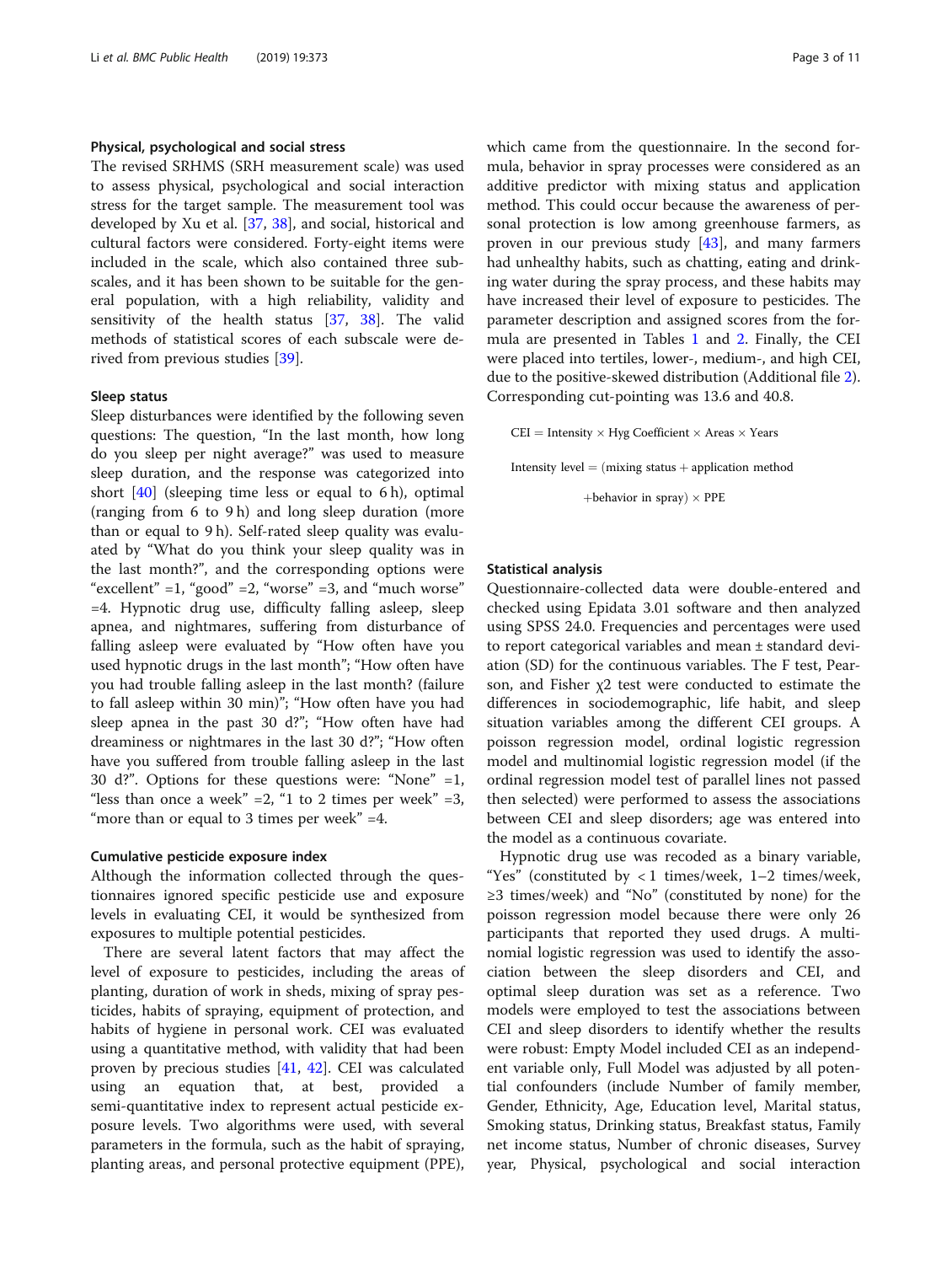# <span id="page-3-0"></span>Table 1 Questionnaire Items, Items in the Formula and Assigned Scores

| Questionnaire Item                                                                    | Options and Scores                | Frequency | Percentage (%) | Items in the Formula |
|---------------------------------------------------------------------------------------|-----------------------------------|-----------|----------------|----------------------|
| Are you using mixed pesticides?                                                       | Never used mixing $= 0$           | 265       | 19.40          | mixing status        |
|                                                                                       | Less than 50% times $=$ 3         | 396       | 28.99          |                      |
|                                                                                       | More than 50% times $= 9$         | 599       | 43.85          |                      |
|                                                                                       | Missing                           | 106       | 7.76           |                      |
| What is the way you spray pesticides?                                                 | Hand spray $= 8$                  | 1112      | 81.41          | application method   |
|                                                                                       | Machine Spray $= 1$               | 113       | 8.27           |                      |
|                                                                                       | Mix spray $=$ 4                   | 24        | 1.76           |                      |
|                                                                                       | Missing                           | 117       | 8.57           |                      |
| In the process of spraying, do                                                        | Drink water $=$ 3                 | 77        | 5.64           | behavior in spray    |
| you have the following behavior?                                                      | Eating $=$ 3                      | 26        | 1.90           |                      |
|                                                                                       | Smoking $= 2$                     | 51        | 3.73           |                      |
|                                                                                       | $Chat = 1$                        | 444       | 32.50          |                      |
|                                                                                       | $None = 0$                        | 672       | 49.19          |                      |
|                                                                                       | Missing                           | 96        | 7.03           |                      |
| What are the protective measures                                                      | $PPE-0 = 1$                       | 482       | 35.29          | PPE                  |
| you use when using pesticides? <sup>a</sup> (Multiple choice) [41]                    | $PPE-1 = 0.8$                     | 183       | 13.40          |                      |
|                                                                                       | $PPE-2 = 0.7$                     | 370       | 27.09          |                      |
|                                                                                       | $PPE-3 = 0.6$                     | 7         | 0.51           |                      |
|                                                                                       | PPE-1 & PPE-2 = 0.5               | 219       | 16.03          |                      |
|                                                                                       | PPE-1 & PPE-3 = $0.4$             | 0         | 0.00           |                      |
|                                                                                       | PPE-2 & PPE-3 = $0.3$             | 6         | 0.44           |                      |
|                                                                                       | PPE-1 & PPE-2 & PPE-3 = 0.1       | 0         | 0.00           |                      |
|                                                                                       | Missing                           | 99        | 7.25           |                      |
| Question 1: After spraying pesticide,                                                 | Question 1:                       |           |                | Hyg [36]             |
| when do you usually clean<br>or change into clean clothes?                            | $Immediately = 1$                 | 745       | 54.54          |                      |
| Question 2: What time do you                                                          | Change the clothes that $day = 2$ | 364       | 26.65          |                      |
| have to take a shower after spraying pesticides?<br>Question 3: What time do you wash | Do not change clothes never $=$ 3 | 156       | 11.42          |                      |
| your hands after spraying pesticide?                                                  | Missing                           | 101       | 7.39           |                      |
|                                                                                       | Question 2                        |           |                |                      |
|                                                                                       | $Immediately = 1$                 | 472       | 34.55          |                      |
|                                                                                       | The same day $= 2$                | 584       | 42.75          |                      |
|                                                                                       | Not in the same day = $3$         | 187       | 13.69          |                      |
|                                                                                       | Missing                           | 123       | 9.00           |                      |
|                                                                                       | Question 3                        |           |                |                      |
|                                                                                       | $Immediately = 1$                 | 472       | 34.55          |                      |
|                                                                                       | The same $day = 2$                | 584       | 42.75          |                      |
|                                                                                       | Not in the same day = $3$         | 187       | 13.69          |                      |
|                                                                                       | Mssing                            | 123       | 9.00           |                      |
| How many years did you work                                                           | $1-2$ years = 1                   | 558       | 40.85          | Years                |
| in vegetable greenhouse?                                                              | $2-5$ years = 2                   | 154       | 11.27          |                      |
|                                                                                       | $5-10$ years = 3                  | 274       | 20.06          |                      |
|                                                                                       | $10 - 20$ years = 4               | 301       | 22.04          |                      |
|                                                                                       | $>$ 20 years = 5                  | 79        | 5.78           |                      |
| What is the area of your greenhouse? <sup>b</sup>                                     | $< 1$ MU <sup>c</sup> = 1         | 23        | 1.68           | Areas                |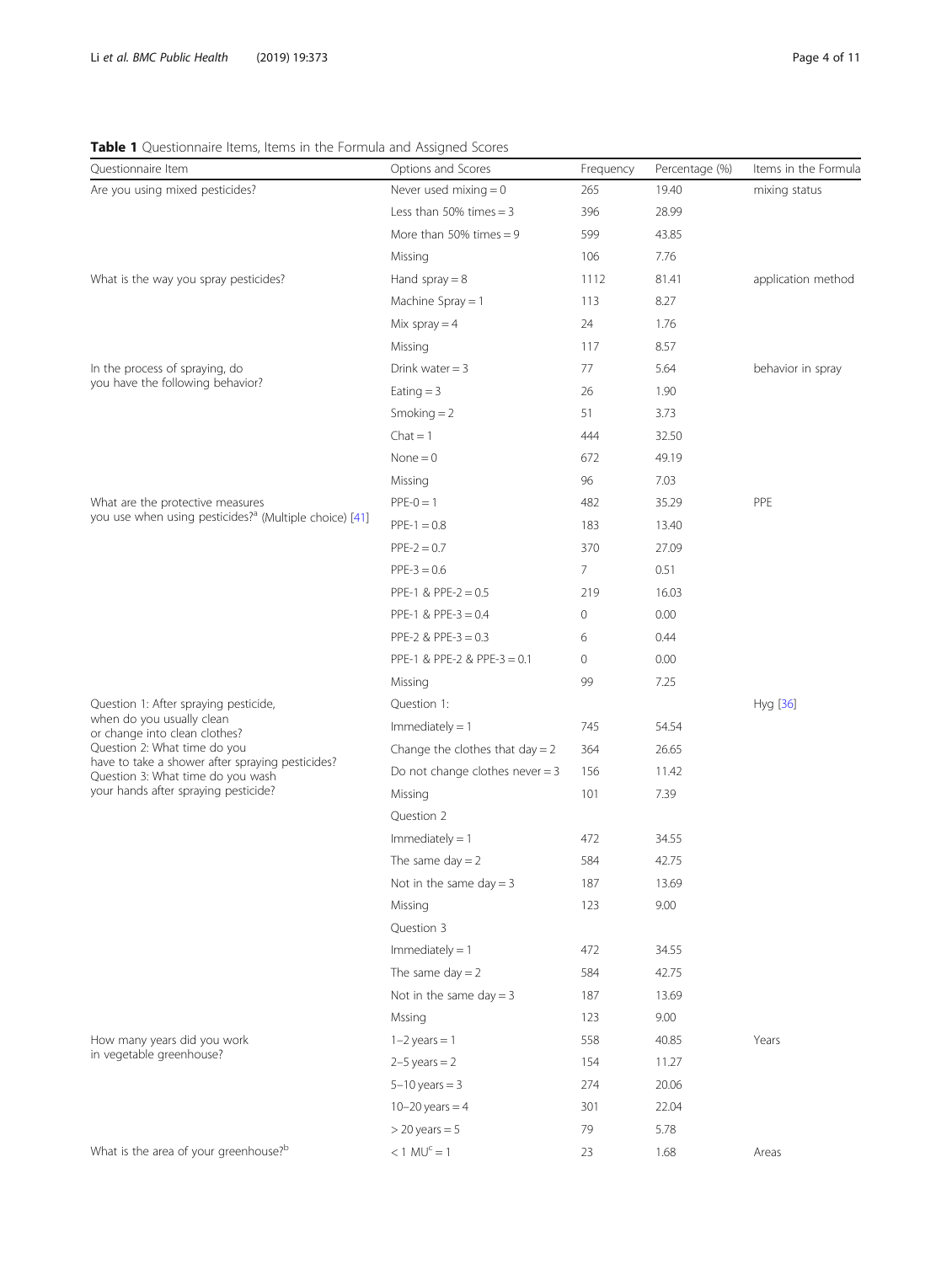<span id="page-4-0"></span>**Table 1** Questionnaire Items, Items in the Formula and Assigned Scores (Continued)

| Questionnaire Item | Options and Scores | Frequency | Percentage (%) | Items in the Formula |  |
|--------------------|--------------------|-----------|----------------|----------------------|--|
|                    | $1 - 2$ MU = 2     | 378       | 27.67          |                      |  |
|                    |                    |           |                |                      |  |
|                    | $2 - 5$ MU = 3     | 462       | 33.82          |                      |  |
|                    | $5 - 10$ MU = 4    | 403       | 29.50          |                      |  |
|                    | $> 10$ MU = 5      | 100       | 7.32           |                      |  |

Note: <sup>a</sup>. Options were either none, masks, protective suit, protective goggles, protective gloves, or protective rubber shoes; If 'None' was selected, then, the assigned score was PPE-0. If one or more of these options (masks, goggles, fiber or leather gloves, old clothes) was chosen, then assign PPE-1; If one or more of these options were used along with gas masks, rubber boots, or clean protective clothing; then assign PPE-2; If rubber gloves were used, then assign PPE-3 [[41](#page-9-0)] <sup>b</sup>. If participants did not know the greenhouse planting area, then the following question was asked: "Do you remember the width and length of the planting area?" Then, the areas were calculated using the formula width\*length

<sup>c</sup>. China area measurement unit, 1 MU = 666.6667 m<sup>2</sup>

stress). The proportional adds assumption for an ordinal logistic regression test was not passed for sleep apnea and nightmares, so the multinomial regression model was employed.  $P < 0.05$  was considered statistically significant.

A stratified analysis was performed by gender due to the gender differences in physiology and psychology.

# Results

# Demographic distribution

All farmers in the present study reported that they used at least one type of pesticide to control pests and to improve the production yield. The distribution of sleep disorders was observed according to the demographic/ socioeconomic characteristics and spray behavior, and the results are shown in Additional file [3.](#page-8-0) At least one sleep disorder showed a significant distribution in one of the items that was used to calculate CEI, which indicates that pesticide spray habits and behavior might be associated with sleep disorders.

The distribution of the sociodemographic, life habit, and sleep information for the CEI groups is displayed in Table [3](#page-5-0). Overall, 1366 independent farmers were included, with 448, 460, and 458 participants surveyed in 2015, 2016, and 2017, respectively. Males accounted for 53.1% of the participants, and more than 88% were of the Han ethnic. The mean age was  $46.84 \pm 10.27$  (range 21–79) years. Significant differences in CEI levels

Table 2 Hyg Coefficients Allocation Table [\[36\]](#page-9-0)

|     | Hyg Coefficient Question 1 Score Question 2 Score Question 3 Score |        |            |
|-----|--------------------------------------------------------------------|--------|------------|
| 0.2 |                                                                    |        | 1 or 2     |
| 0.4 |                                                                    | 2      | 1 or 2     |
| 0.6 | $\mathcal{P}$                                                      |        | $1$ or $2$ |
|     |                                                                    | 3      |            |
|     |                                                                    | 2      | 3          |
|     | $\mathfrak{D}$                                                     | 2      | 1 or 2     |
|     | 3                                                                  |        | $1$ or $2$ |
| 0.8 | $\mathcal{P}$                                                      | 2 or 3 | 2 or 3     |
|     | ζ                                                                  | ζ      | Β          |

occurred for ethnicity, educational level, breakfast habits, family net income level, and number of chronic diseases. Hui ethnicity, high educational status, highest family net income group, two or more chronic diseases, and irregular breakfast behavior had the higher risk of high CEI  $(P < 0.05)$ .

Five sleep problems were found to be significant ( $P <$ 0.05) among the CEI groups from the univariate analysis (Table [3](#page-5-0)), excluding sleep apnea and nightmares. Sleep duration showed differences in distribution among the CEI groups, with 7.85, 7.74, and 7.51 average hours in the low, medium, and high CEI groups, respectively. The short, optimal and long sleep duration prevalence were 17.8, 59.4 and 22.8%, respectively. Significant differences in multi-comparisons favored high versus low CEI. Sleep duration in the high CEI group was less than in the other groups, and excellent self-rated sleep quality was observed in a smaller proportion (25.14%) of the high CEI group. Twenty-six participants reported that they had relied on medication to fall asleep in the past month; therein, 11 reported a drug use frequency of less than once a week, 7 reported 1 to 2 times per week, and 8 respondents indicated more than or equal to 3 times per week. A high frequency of medication use occurred in the high CEI group. The distribution of characteristics related to drug use are shown in Additional file [4](#page-8-0), and three variables had significant differences. A higher proportion of having trouble falling asleep was observed in the medium and high CEI groups, and the frequency was from one to three times per week.

# Odds ratio for sleep items

Empty Model in Table [4](#page-7-0) show that high CEI was significantly associated with short sleep duration compared with low CEI. Nonsignificant associations were observed for comparisons with the medium CEI group. There was not enough evidence to identify the relationship between CEI and long sleep duration. For self-rated sleep quality, high CEI had a tighter relationship than medium (2.46- vs. 1.37-fold likelihood, P-value< 0.05). A similar trend occurred in trouble falling asleep (1.82- and 1.64-fold significant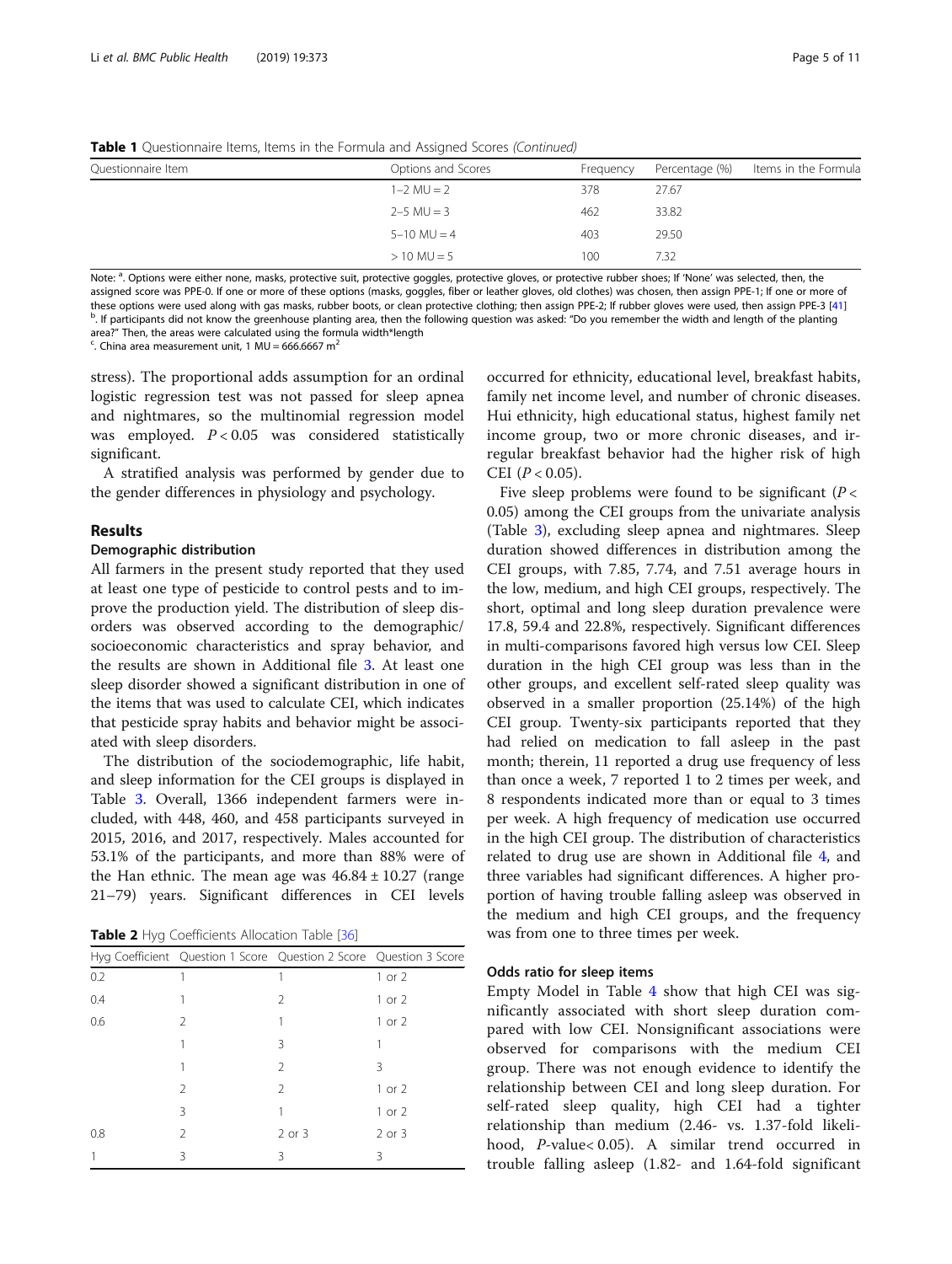<span id="page-5-0"></span>

|                                   |                      |         | Table 3 Sociodemographic, Life habits, and Sleep Situation Characteristics by CEI Status of Plastic Greenhouse Vegetable Farmers in |  |
|-----------------------------------|----------------------|---------|-------------------------------------------------------------------------------------------------------------------------------------|--|
| Yinchuan, China from 2015 to 2017 |                      |         |                                                                                                                                     |  |
| Change and attached               | المستحركة المستحدثات | $C = 1$ |                                                                                                                                     |  |

| Characteristics                                      | Sample         | CEI Level               |                            |                        |  |  |  |
|------------------------------------------------------|----------------|-------------------------|----------------------------|------------------------|--|--|--|
|                                                      | size           | Low-level ( $n = 395$ ) | Medium-level ( $n = 424$ ) | High-level $(n = 411)$ |  |  |  |
| Number of family member (n, %)                       |                |                         |                            |                        |  |  |  |
| One person                                           | $\overline{7}$ | 1(14.29)                | 3(42.86)                   | 3(42.86)               |  |  |  |
| Two persons                                          | 111            | 30 (27.03)              | 34 (30.63)                 | 47 (42.34)             |  |  |  |
| Three persons                                        | 209            | 57 (27.27)              | 82 (39.23)                 | 70 (33.49)             |  |  |  |
| Four and more                                        | 897            | 305 (34.00)             | 303 (33.78)                | 289 (32.22)            |  |  |  |
| Gender (n, %)                                        |                |                         |                            |                        |  |  |  |
| Male                                                 | 685            | 212 (30.95)             | 239 (34.89)                | 234 (34.16)            |  |  |  |
| Female                                               | 545            | 183 (33.58)             | 185 (33.94)                | 177 (32.48)            |  |  |  |
| Ethnic (n, %)                                        |                |                         |                            |                        |  |  |  |
| Han                                                  | 1107           | 379 (34.24)             | 380 (34.33)                | 348 (31.44)            |  |  |  |
| Hui                                                  | 123            | 16 (13.01)              | 44 (35.77)                 | 63 (51.22)             |  |  |  |
| Age (Mean, SD)                                       | 1230           | 45.97 (10.37)           | 46.66 (10.18)              | 47.40 (9.70)           |  |  |  |
| Educational level (n, %)                             |                |                         |                            |                        |  |  |  |
| No formal school education                           | 332            | 12 (37.65)              | 127 (38.25)                | 80 (24.10)             |  |  |  |
| Primary school                                       | 386            | 135 (34.97)             | 135 (34.97)                | 116 (30.05)            |  |  |  |
| Junior high school                                   | 433            | 112 (25.87)             | 144 (33.26)                | 177 (40.88)            |  |  |  |
| High school and above                                | 79             | 23 (29.11)              | 18 (22.78)                 | 38 (48.10)             |  |  |  |
| Marital status (n, %)                                |                |                         |                            |                        |  |  |  |
| Unmarried                                            | 41             | 10 (24.39%)             | 19 (46.34%)                | 12 (29.27%)            |  |  |  |
| Married                                              | 1166           | 376 (32.25%)            | 396 (33.96%)               | 394 (33.79%)           |  |  |  |
| Others                                               | 23             | 9 (39.13%)              | 9 (39.13%)                 | 5 (21.74%)             |  |  |  |
| Recent smoking status (refer to past 30 days) (n, %) |                |                         |                            |                        |  |  |  |
| Every day                                            | 454            | 149 (32.82%)            | 162 (35.68%)               | 143 (31.50%)           |  |  |  |
| Not every day                                        | 20             | 4 (20.00%)              | 6 (30.00%)                 | 10 (50.00%)            |  |  |  |
| Former smoker, now quit                              | 62             | 20 (32.26%)             | 24 (38.71%)                | 18 (29.03%)            |  |  |  |
| Never                                                | 694            | 222 (31.99%)            | 232 (33.43%)               | 240 (34.58%)           |  |  |  |
| Drinking status (n, %)                               |                |                         |                            |                        |  |  |  |
| 30 days ago,                                         | 193            | 58 (30.05%)             | 61 (31.61%)                | 74 (38.34%)            |  |  |  |
| Within the last 30 days                              | 275            | 78 (28.36%)             | 103 (37.45%)               | 94 (34.18%)            |  |  |  |
| Never drinking                                       | 762            | 259 (33.99%)            | 260 (34.12%)               | 243 (31.89%)           |  |  |  |
| Breakfast (n, %)                                     |                |                         |                            |                        |  |  |  |
| Almost everyday                                      | 735            | 261 (35.51%)            | 246 (33.47%)               | 228 (31.02%)           |  |  |  |
| Occasionally                                         | 180            | 38 (21.11%)             | 64 (35.56%)                | 78 (43.33%)            |  |  |  |
| Few                                                  | 102            | 27 (26.47%)             | 26 (25.49%)                | 49 (48.04%)            |  |  |  |
| Never                                                | 211            | 67 (31.75%)             | 88 (41.71%)                | 56 (26.54%)            |  |  |  |
| Family net income group (n, %)                       |                |                         |                            |                        |  |  |  |
| Quartile 1 (<¥4000)                                  | 323            | 117 (36.22%)            | 112 (34.67%)               | 94 (29.10%)            |  |  |  |
| Quartile 2 (¥4000-¥10,000)                           | 378            | 159 (42.06%)            | 129 (34.13%)               | 90 (23.81%)            |  |  |  |
| Quartile 3 (¥10,000-¥20,000)                         | 279            | 69 (24.73%)             | 108 (38.71%)               | 102 (36.56%)           |  |  |  |
| Quartile 4 (>¥20,000)                                | 250            | 50 (20.00%)             | 75 (30.00%)                | 125 (50.00%)           |  |  |  |
| Number of chronic disease (n, %)                     |                |                         |                            |                        |  |  |  |
| None                                                 | 1162           | 385 (33.13%)            | 398 (34.25%)               | 379 (32.62%)           |  |  |  |
| One                                                  | 49             | 9 (18.37%)              | 20 (40.82%)                | 20 (40.82%)            |  |  |  |
| Two and more                                         | 19             | 1 (5.26%)               | 6 (31.58%)                 | 12 (63.16%)            |  |  |  |
| Survey year (n, %)                                   |                |                         |                            |                        |  |  |  |
| 2015                                                 | 398            | 122 (30.65%)            | 140 (35.18%)               | 136 (34.17%)           |  |  |  |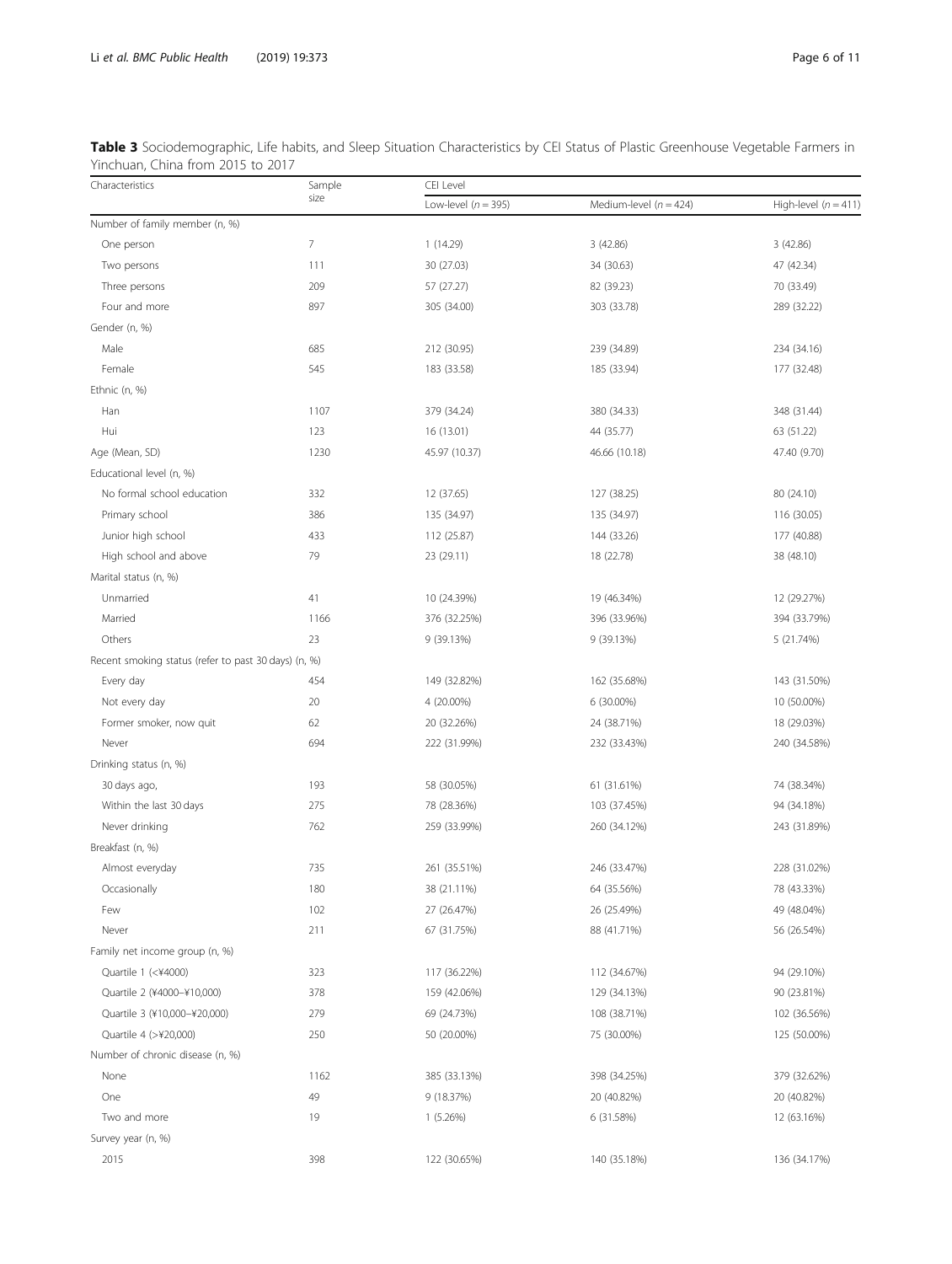| Characteristics                       | Sample         | CEI Level               |                            |                        |  |  |  |
|---------------------------------------|----------------|-------------------------|----------------------------|------------------------|--|--|--|
|                                       | size           | Low-level ( $n = 395$ ) | Medium-level ( $n = 424$ ) | High-level $(n = 411)$ |  |  |  |
| 2016                                  | 449            | 148 (32.96%)            | 131 (29.18%)               | 170 (37.86%)           |  |  |  |
| 2017                                  | 383            | 125 (32.64%)            | 153 (39.95%)               | 105 (27.42%)           |  |  |  |
| Sleep duration (n, %)                 |                |                         |                            |                        |  |  |  |
| Short                                 | 217            | 54(24.88%)              | 73(33.64%)                 | 90(41.47%)             |  |  |  |
| Optimal                               | 736            | 245(33.29%)             | 250(33.97%)                | 241(32.74%)            |  |  |  |
| Long                                  | 277            | 96(34.66%)              | 101(36.46%)                | 80(28.88%)             |  |  |  |
| Self-rated sleep quality (n, %)       |                |                         |                            |                        |  |  |  |
| excellent                             | 696            | 267 (38.36%)            | 254 (36.49%)               | 175 (25.14%)           |  |  |  |
| good                                  | 342            | 78 (22.81%)             | 107 (31.29%)               | 157 (45.91%)           |  |  |  |
| worse                                 | 166            | 42 (25.30%)             | 54 (32.53%)                | 70 (42.17%)            |  |  |  |
| much worse                            | 26             | 8 (30.77%)              | 9 (34.62%)                 | 9 (34.62%)             |  |  |  |
| Hypnotic drug use (n, %) <sup>a</sup> |                |                         |                            |                        |  |  |  |
| None                                  | 1204           | 382 (31.73%)            | 416 (34.55%)               | 406 (33.72%)           |  |  |  |
| <1 times/week                         | 11             | 4 (36.36%)              | 7 (63.64%)                 | $0(0.00\%)$            |  |  |  |
| 1-2 times/week                        | $\overline{7}$ | 3 (42.86%)              | 1 (14.29%)                 | 3 (42.86%)             |  |  |  |
| $\geq$ 3 times/week                   | 8              | 6 (75.00%)              | $0(0.00\%)$                | 2 (25.00%)             |  |  |  |
| Falling asleep trouble (n, %)         |                |                         |                            |                        |  |  |  |
| None                                  | 994            | 343 (34.51%)            | 334 (33.60%)               | 317 (31.89%)           |  |  |  |
| <1 times/week                         | 82             | 6 (7.32%)               | 39 (47.56%)                | 37 (45.12%)            |  |  |  |
| 1-2 times/week                        | 64             | 14 (21.88%)             | 24 (37.50%)                | 26 (40.63%)            |  |  |  |
| $\geq$ 3 times/week                   | 90             | 32 (35.56%)             | 27 (30.00%)                | 31 (34.44%)            |  |  |  |
| Sleep apnea (n, %)                    |                |                         |                            |                        |  |  |  |
| None                                  | 1145           | 365 (31.88%)            | 395 (34.50%)               | 385 (33.62%)           |  |  |  |
| <1 times/week                         | 39             | 13 (33.33%)             | 14 (35.90%)                | 12 (30.77%)            |  |  |  |
| 1-2 times/week                        | 28             | 11 (39.29%)             | 9 (32.14%)                 | 8 (28.57%)             |  |  |  |
| $\geq$ 3 times/week                   | 18             | 6 (33.33%)              | 6 (33.33%)                 | 6 (33.33%)             |  |  |  |
| Nightmares (n, %)                     |                |                         |                            |                        |  |  |  |
| None                                  | 868            | 289 (33.29%)            | 301 (34.68%)               | 278 (32.03%)           |  |  |  |
| <1 times/week                         | 120            | 43 (35.83%)             | 30 (25.00%)                | 47 (39.17%)            |  |  |  |
| 1-2 times/week                        | 118            | 29 (24.58%)             | 45 (38.14%)                | 44 (37.29%)            |  |  |  |
| $\geq$ 3 times/week                   | 124            | 34 (27.42%)             | 48 (38.71%)                | 42 (33.87%)            |  |  |  |
| Suffer from sleep disorders (n, %)    |                |                         |                            |                        |  |  |  |
| None                                  | 1066           | 346 (32.46%)            | 369 (34.62%)               | 351 (32.93%)           |  |  |  |
| <1 times/week                         | 67             | 19 (28.36%)             | 14 (20.90%)                | 34 (50.75%)            |  |  |  |
| 1-2 times/week                        | 49             | 11 (22.45%)             | 22 (44.90%)                | 16 (32.65%)            |  |  |  |
| $\geq$ 3 times/week                   | 48             | 19 (39.58%)             | 19 (39.58%)                | 10 (20.83%)            |  |  |  |

Table 3 Sociodemographic, Life habits, and Sleep Situation Characteristics by CEI Status of Plastic Greenhouse Vegetable Farmers in Yinchuan, China from 2015 to 2017 (Continued)

Note: Missing information about CEI in the calculation item resulted in a total sample size different from 1366

a: Used Fisher's exact test

Family net income group: Calculated by family raw income minus family total expenditure in quartiles. 'Quartile 1' represents the lowest family finance status, while 'Quartile 4' is the highest family finance status

Number of chronic diseases: chronic disease information was obtained using the question "Do you have the following diseases diagnosed at the hospital?".<br>Options included "Hypertension", "Coronary heart disease (CHD)", "Hyp and "Others"

¥: China Yuan (CNY)

likelihood, respectively). Nonsignificant differences were observed for drug use, sleep apnea, nightmares and suffered from sleep disorders in all models (data not shown for the last three items).

The results showed robust conditions in Full Model, where the low CEI was used as the reference. Short sleep duration had a 1.56-fold significant odds relationship with high CEI. Nonsignificant associations were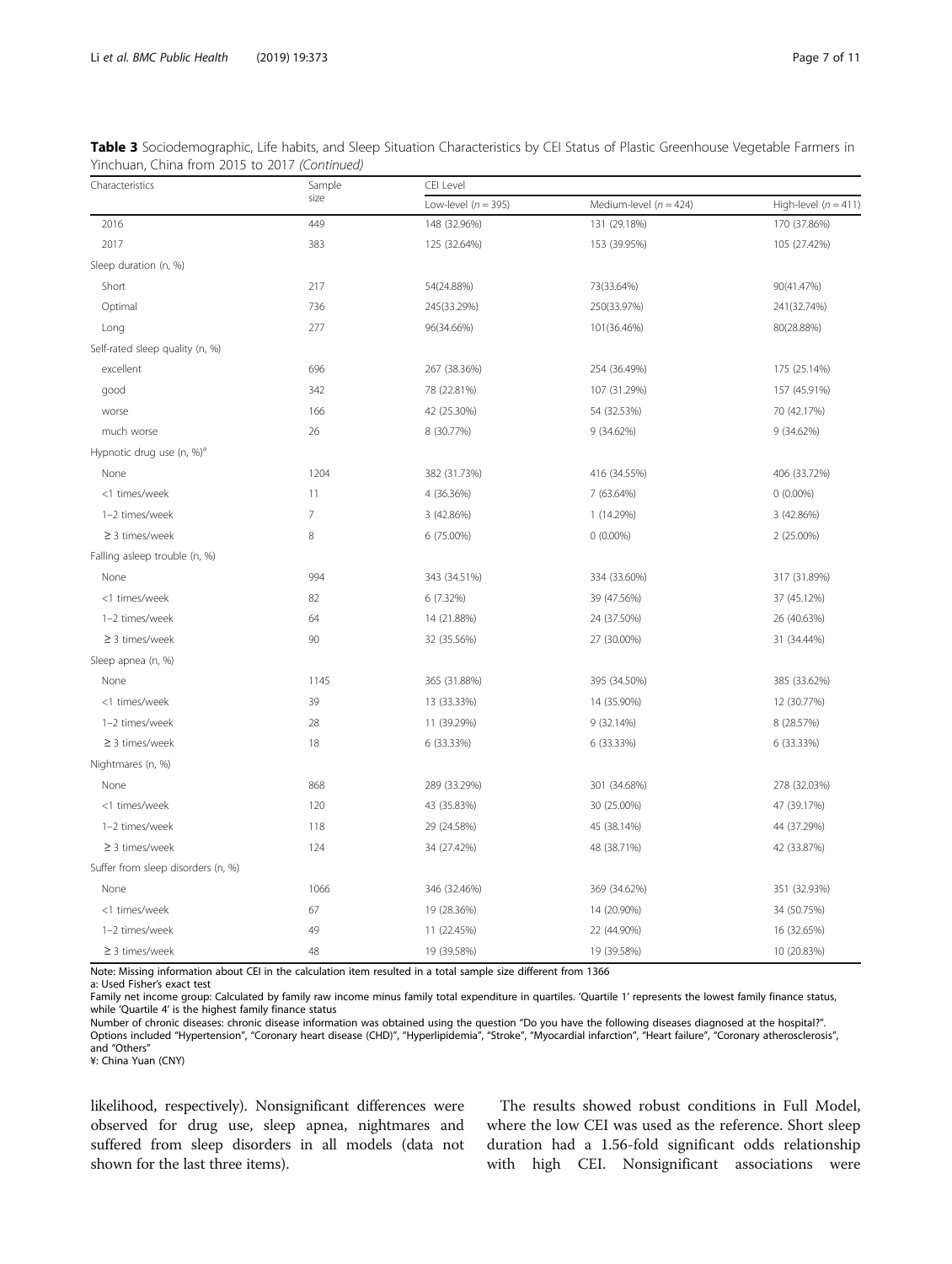| Model               | Optimal) <sup>a</sup> | Sleep duration (Short vs. | Optimal) <sup>a</sup> | Sleep duration (Long vs. | Self-rated sleep<br>quality <sup>p</sup> |               | use`       | Hypnotic drug |      | Trouble falling<br>asleep <sup>b</sup> |  |
|---------------------|-----------------------|---------------------------|-----------------------|--------------------------|------------------------------------------|---------------|------------|---------------|------|----------------------------------------|--|
|                     | OR                    | 95% CI                    | OR                    | 95% CI                   | <b>OR</b>                                | 95% CI        | <b>IRR</b> | 95% CI        | OR   | 95% CI                                 |  |
| Empty Model         |                       |                           |                       |                          |                                          |               |            |               |      |                                        |  |
| Medium vs. Low      | 1.32                  | $0.89 - 1.96$             | 1.03                  | $0.74 - 1.43$            | .37                                      | $1.04 - 1.81$ | 0.57       | $0.24 - 1.38$ | 1.64 | $1.14 - 2.38$                          |  |
| High vs. Low        | .69                   | $1.16 - 2.48$             | 0.85                  | $0.60 - 1.20$            | 2.46                                     | $.87 - 3.24$  | 0.37       | $0.13 - 1.04$ | 1.82 | $1.26 - 2.63$                          |  |
| Full Model          |                       |                           |                       |                          |                                          |               |            |               |      |                                        |  |
| Medium vs. Low 1.31 |                       | $0.87 - 1.99$             | 1.04                  | $0.73 - 1.49$            | 1.48                                     | $.10 - 2.00$  | 0.43       | $0.14 - 1.32$ | 1.52 | $1.02 - 2.24$                          |  |
| High vs. Low        | 1.56                  | $1.02 - 3.38$             | 11،                   | $0.76 - 1.64$            | 2.5                                      | $.83 - 3.40$  | 0.49       | $0.19 - 1.24$ | .74  | $1.16 - 2.62$                          |  |

<span id="page-7-0"></span>Table 4 Association between sleep issues and CEI levels from different adjusted models among plastic greenhouse vegetable farmers from Yinchuan, China, 2015–2017

Note: <sup>a</sup>: Parameter derived from multinomial logistic regression; <sup>b</sup>: Parameter derived from ordinal logistic regression; <sup>c</sup>: Parameter estimated by poisson regression IRR: incidence-rate ratios

observed for medium CEI with short sleep duration and all CEI groups with long sleep duration. An association also found between CEI and self-rated sleep quality and having trouble falling asleep, with nearly 1.5-fold likelihood in medium CEI and 2.50- and 1.74-fold likelihood for self-rated sleep quality and trouble falling asleep in high CEI.

The sensitivity analysis was based on the sample of excluded individuals who reported using hypnotic drugs to help themselves fall asleep. The results are represented in Additional file [5,](#page-8-0) which indicates similar associations as those shown in Table 4. Stable results were carried out and further validated it.

# Stratified analysis

Stratification was according to gender, and the results are displayed in Additional file [6.](#page-8-0) For sleep duration (contained long and short sleep duration simultaneously), nonsignificant relationships with CEI were shown in the subsample of males and females. Similar results occurred for hypnotic drug use in each stratum, as there were nonsignificant associations with CEI. Both medium and high CEI were associated with self-rated sleep quality in the female, but the significant correlation was only observed with high CEI in males, for which the estimated odds ratio was close to the overall sample. In the female, having trouble falling asleep was associated with high CEI. In males, this finding only occurred in medium CEI.

# **Discussion**

This study revealed that adverse associations between CEI and sleep problems among greenhouse vegetable farmers. Due to the natural environmental and socioeconomical limitations in Northwest China, the local government authorities encouraged farmers to engage in jobs related to the production of greenhouse vegetables to satisfy the huge demands of the local residents for fresh vegetables. Farmers working in greenhouses would have increased CEI due to the warm, humid climate and long-term, frequent pesticide use [[44](#page-10-0)], and consequently, high pesticide exposure is a risk to farmers in greenhouses that should be a public health concern.

Short sleep duration was significantly associated with high CEI, and nonsignificant results occurred for long sleep duration. One plausible reason is that most pesticides have detrimental impacts on human health, which occur via the influence of neurologic functions, such as acetylcholinesterase inhibition [[45](#page-10-0)–[47\]](#page-10-0), and it could easily make related nerves active. Short sleep duration reflects nervous stress or disruption or highly reactive nerve cells, and exposure to pesticides might delay sleep time and reduce sleep duration. Quality of sleep [\[48](#page-10-0)] is an integrated index indicating the quality of sleep situations. Self-rated sleep quality was measured in the current study, and significant associations occurred with CEI at both the medium and high levels. High CEI showed a bigger likelihood to perceive worse sleep quality than medium. These findings are in line with the results of Zhao et al. [[49\]](#page-10-0), who reported that long-term exposure to pesticides could cause a sleep-awaking function disorder, which could lead to poor quality of sleep. Furthermore, it has also been validated by animal experiments [[50\]](#page-10-0) under restricted and controlled conditions.

Although exposure to carbofuran was associated with sleep apnea in 1569 U.S. male farmers in a previous report [\[31\]](#page-9-0), a nonsignificant relationship between pesticide exposure and sleep apnea was observed in the present study. Possible reasons for this difference may be the different measurement tools used to determine sleep apnea in the two studies. The lack of a uniform concept for understanding nightmares and dreaminess might explain their nonsignificant association with CEI, as well as suffering from sleep. Furthermore, the high pain tolerance of farmers may have reduced the reflection probability of sleep disorders in local farmers. Having trouble falling asleep had significant associations with both medium and high CEI. A large portion of people that had trouble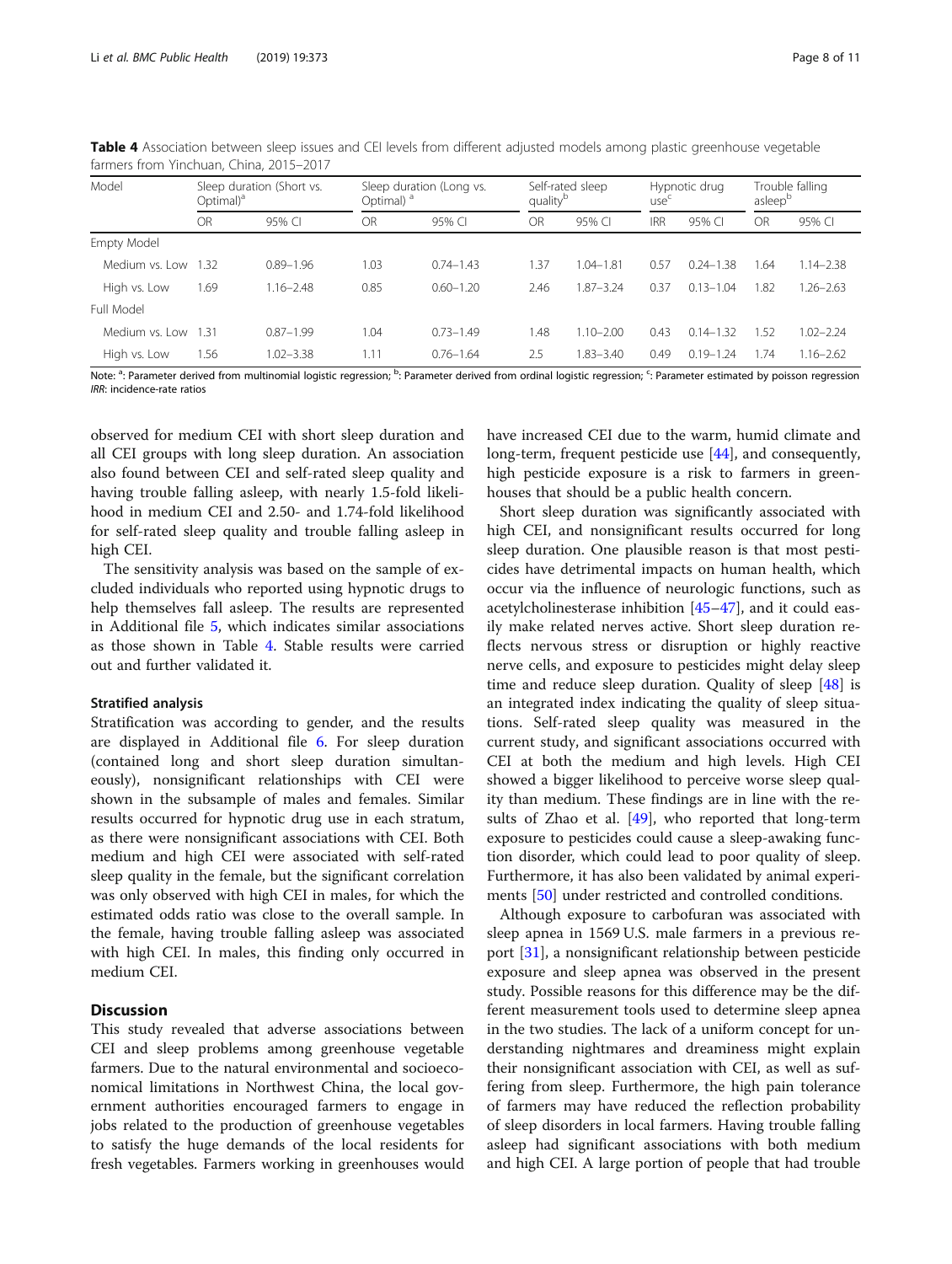<span id="page-8-0"></span>falling asleep had insomnia that due to physical pain and the use of medications. Oral exposure was a common pathway [\[46\]](#page-10-0) in the farming spray pesticide process that tended to impact the respiratory system, meanwhile the corresponding symptoms, such as apnea and chest tightness, also occurred [[51\]](#page-10-0), which might influence individuals' perception of sleep quality as well. Physical pain from respiratory diseases could also contribute to the negative relationship with sleep. Hypnotic drug use, sleep apnea and nightmare suffering from sleep disorders did not have significant relationships with CEI. The possible reason for this may be that these issues are more serious. Since the 2000s, the Chinese government has banned the sale of highly toxic pesticides and has undergone efforts to regulate the use of pesticides. That may explain the nonsignificant finding.

Differences occurred by gender for the relationship between sleep disorders and CEI. Sensitivity-perceived sleep quality was observed in the female sample and was significantly associated with both medium and high CEI level, meanwhile statistically significant differences in the male sample only occurred at the high level. This means that the quality of sleep for females was susceptible to pesticides exposure, possibly because women are more exquisite and pay attention to detail, so depending on the psychological condition, it would easily lead to a larger reduction in the quality of sleep for women than man. Interestingly, feeling trouble to sleep was associated with the medium and high levels for males and females, respectively, which was a novel finding of this research and may need further study.

Some limitations of this study need to be noted. The lack of information on specific pesticide exposures could limit the applicability of these findings. CEI may be underestimated because not all pesticide exposure came from greenhouse planting processes, as other emission sources, such as regular household exposure [\[52\]](#page-10-0) and open environment exposure, were not considered in the current study. Memory recall bias could exist due to pesticide use and personal information recall, which might affect the precision of the results. Sleep problems were measured at one time-point; therefore, this measurement would not reflect sleep status changes and might lead to results that do not reflect the real sleep situation. Compared with a cohort study design, the fact that the current cross-sectional design could not achieve causal inference is the major limitation. Future studies should include a cohort study design and the follow-up evaluations.

# Conclusions

In conclusion, despite the above limitations, the results showed the stable effects of CEI associated with sleep problems. CEI was positively associated with short sleep duration and negatively associated with self-perceived

sleep quality, and trouble falling asleep in plastic greenhouse vegetable farmers. High CEI showed a stronger correlation coefficient than medium CEI groups compared with the low exposure. Gender differences in the relationship between CEI and self-rated sleep quality and having trouble falling asleep were observed. Efforts should be made to address sleep problems due to the effects of cumulative pesticide exposure in farmers, taking into account gender differences.

# Additional files

[Additional file 1:](https://doi.org/10.1186/s12889-019-6712-6) Questionnaire. (DOCX 33 kb)

hypnotic use and nonuse. (DOCX 18 kb)

**[Additional file 2:](https://doi.org/10.1186/s12889-019-6712-6)** The distribution and describe of CEI. (DOCX 25 kb) [Additional file 3:](https://doi.org/10.1186/s12889-019-6712-6) Sleep disorders distribution in behavior variables of

pesticides used characteristic and significant test (n, %). (DOCX 56 kb) [Additional file 4:](https://doi.org/10.1186/s12889-019-6712-6) Distribution of characteristic in participants between

[Additional file 5:](https://doi.org/10.1186/s12889-019-6712-6) Association between sleep issues and CEI levels from different adjusted models among plastic greenhouses vegetable farmers exclude sample of hypnotic drug use. (DOCX 16 kb)

[Additional file 6:](https://doi.org/10.1186/s12889-019-6712-6) Subset adjusted odds ratio of sleep issues with CEI levels (reference: low CEI level) among plastic greenhouse vegetable farmers, Yinchuan, China. (DOCX 17 kb)

#### Abbreviations

CEI: Cumulative Exposure Index; CI: Confidence Interval; IRR: Incidence-rate ratios; OR: Odds Ratio

#### Acknowledgments

The authors thank the research team for their contribution to the survey data collection. Additionally, we thank the participants for their agreement to take part in the present study and the four villages' management for organizing the local residents.

#### Funding

This study is supported by grants from the Project for Developing Top Western Disciplines in University (Public Health and Preventive Medicine) (No. NXYLXK2017B08), the National Natural Science Foundation of China (No. 81460490) and the Important Research Topic of Health and Family Planning Commission of Ningxia (No. 2017-NW-018). The funders had no role in the design of the study, in the collection, analysis, and interpretation of data, or in the writing of the manuscript and the decision to publish.

#### Availability of data and materials

The dataset supporting the conclusions of this article is included within the article. Additional data are available on individual request at [jpingl1273@163.com](mailto:jpingl1273@163.com).

#### Authors' contributions

JPL was the main author of the manuscript and was involved in all aspects of this paper. YXH and DNT participated in the data collection and cleaning. SLH and XS performed the data analysis, explained the results, and modified the manuscript. HFY conceived of the study, participated in its design and coordination, and modified the manuscript. All authors read and approved the final manuscript.

### Ethics approval and consent to participate

The study was approved by the Medical Ethics Committee of Ningxia Medical University (No.2014–090), and oral consent was obtained from participants prior to the interview.

#### Consent for publication

Not applicable.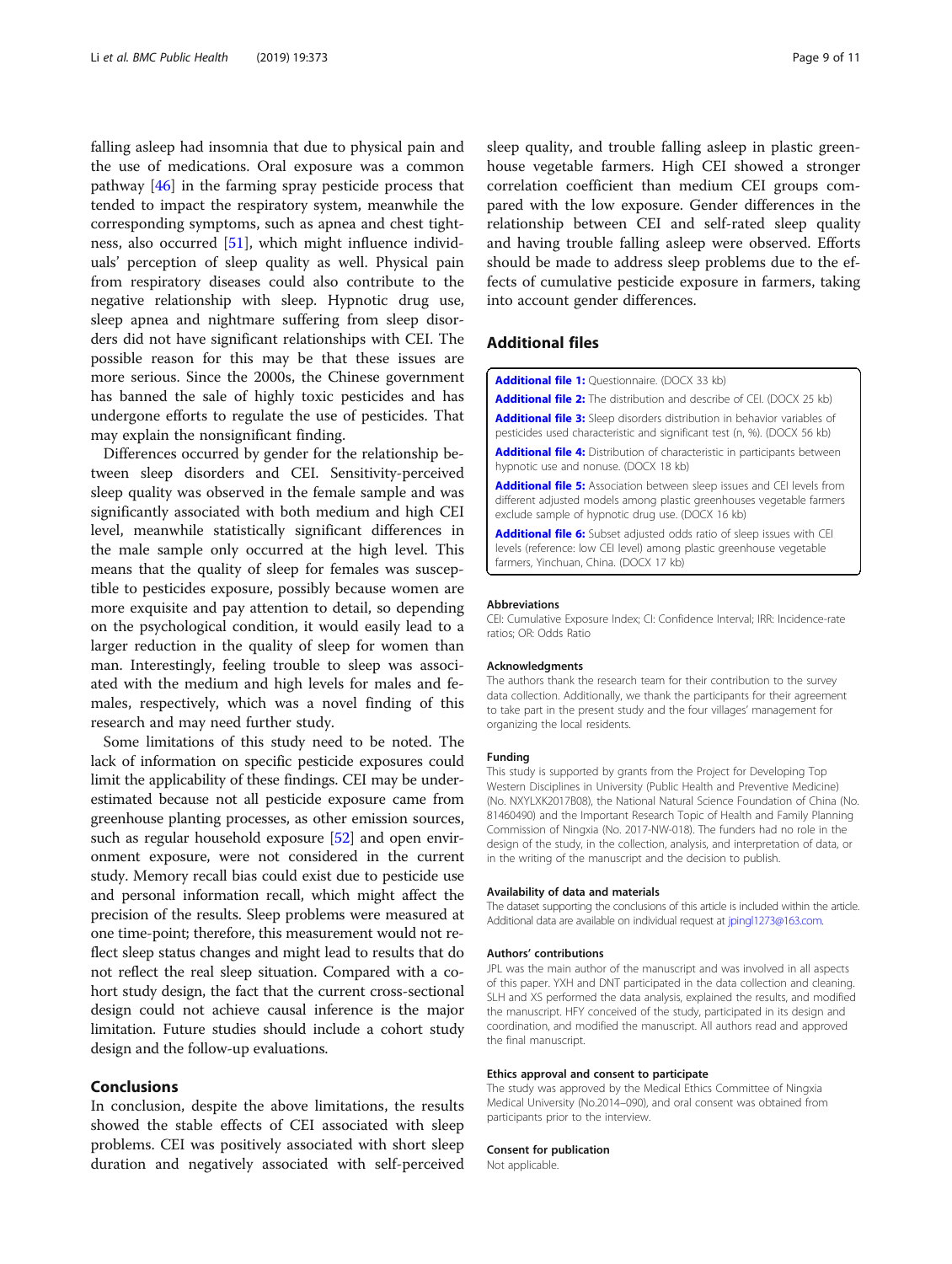# <span id="page-9-0"></span>Competing interests

The authors declare that they have no competing interests.

# Publisher's Note

Springer Nature remains neutral with regard to jurisdictional claims in published maps and institutional affiliations.

#### Author details

<sup>1</sup>Department of Epidemiology and Health Statistics, School of Public Health and Management, Ningxia Medical University, Yinchuan 750004, China. <sup>2</sup>Department of Occupational and Environmental Health, School of Public Health and Management, Ningxia Medical University, 1160 Shengli Street, Xingqing District, Yinchuan 750004, China. <sup>3</sup>Department of Hygienic Chemistry, School of Public Health and Management, Ningxia Medical University, Yinchuan 750004, China.

# Received: 4 October 2018 Accepted: 27 March 2019 Published online: 03 April 2019

# References

- 1. Research IOMU, Colten HR, Altevogt BM. Sleep disorders and sleep deprivation: an unmet public health problem. J Am Acad Child Adolesc Psychiatry. 2006;47(4):473–4.
- 2. Chuang HC, Su TY, Chuang KJ, Hsiao TC, Lin HL, Hsu YT, Pan CH, Lee KY, Ho SC, Lai CH. Pulmonary exposure to metal fume particulate matter cause sleep disturbances in shipyard welders. Environ Pollut. 2017;232:523–32.
- 3. Cappuccio FP, D'Elia L, Strazzullo P, Miller MA. Sleep duration and all-cause mortality: a systematic review and meta-analysis of prospective studies. SLEEP. 2010;33(5):585–92.
- 4. Nutt D, Wilson S, Paterson L. Sleep disorders as core symptoms of depression. Dialogues Clin Neurosci. 2008;10(3):329–36.
- 5. Brunello N, Armitage R, Feinberg I, Holsboertrachsler E, Léger D, Linkowski P, Mendelson WB, Racagni G, Saletu B, Sharpley AL. Depression and sleep disorders: clinical relevance, economic burden and pharmacological treatment. Neuropsychobiology. 2000;42(3):107–19.
- 6. Huynh N, Emami E, Helman J, Chervin R. Interactions between sleep disorders and oral diseases. Oral Dis. 2014;20(3):236–45.
- 7. Roizenblatt M, Neto NSR, Tufik S, Roizenblatt S. Pain-related diseases and sleep disorders. Braz J Med Biol Res. 2012;45(9):792–8.
- 8. Koutros S, Lynch CX, Lee W, Hoppin J, Christensen C, Andreotti G, Freeman L, Rusiecki J, Hou L, Sandler D. Heterocyclic aromatic amine pesticide use and human cancer risk: results from the U.S. agricultural health study. Int J Cancer. 2009;124(5):1206–12.
- 9. Loffredo CA. Pesticides, gene polymorphisms, and bladder Cancer among Egyptian agricultural workers. Arch Environ Occup Health. 2015;70(1):19–26.
- 10. Samanic CM, Roos AJD, Stewart PA, Rajaraman P, Waters MA, Inskip PD. Occupational exposure to pesticides and risk of adult brain tumors. Am J Epidemiol. 2008;167(8):976–85.
- 11. Teras LR, Diver WR, Turner MC, Krewski D, Sahar L, Ward E, Gapstur SM. Residential radon exposure and risk of incident hematologic malignancies in the Cancer prevention study-II nutrition cohort. Environ Res. 2016;148:46–54.
- 12. Clara V, Andrés V, Noelia M, Andrea R, Elena R, Mariel NE, Claudia C. Chlorpyrifos inhibits cell proliferation through ERK1/2 phosphorylation in breast cancer cell lines. Chemosphere. 2015;120:343–50.
- 13. Merhi M, Raynal H, Cahuzac E, Vinson F, Cravedi JP, Gamet-Payrastre L. Occupational exposure to pesticides and risk of hematopoietic cancers: meta-analysis of case-control studies. Cancer Causes Control. 2007;18(10): 1209–26.
- 14. Lerro C, Koutros S, Andreotti G, Hines C, Lubin J, Zhang Y, Beane FL. 0301 Use of acetochlor and cancer incidence in the agricultural health study cohort. Int J Cancer. 2015;137(5):1167–75.
- 15. Ndlovu V, Dalvie MA, Jeebhay MF. Asthma associated with pesticide exposure among women in rural Western cape of South Africa. Am J Ind Med. 2014;57(12):1331–43.
- 16. Hernández AF, Parrón T, Alarcón R. Pesticides and asthma. Curr Opin Allergy Clin Immunol. 2011;11(2):90–6.
- 17. Tang M, Chen K, Yang F, Liu W. Exposure to organochlorine pollutants and type 2 diabetes: a systematic review and meta-analysis. PLoS One. 2014; 9(10):1–12.
- 18. Azandjeme CS, Bouchard M, Fayomi B, Djrolo F, Houinato D, Delisle H. Growing burden of diabetes in sub-saharan Africa: contribution of pesticides ? Curr Diabetes Rev. 2013;9(6):437–49.
- 19. Everett CJ, Frithsen IL, Diaz VA, Koopman RJ, Simpson WM Jr, Mainous AG 3rd. Association of a polychlorinated dibenzo-p-dioxin, a polychlorinated biphenyl, and DDT with diabetes in the 1999-2002 National Health and nutrition examination survey. Environ Res. 2007;103(3):413–8.
- 20. Moisan F, Spinosi J, Delabre L, Gourlet V, Mazurie JL, Bénatru I, Goldberg M, Weisskopf MG, Imbernon E, Tzourio C. Association of Parkinson's disease and its subtypes with agricultural pesticide exposures in men: a case– control study in France. Environ Health Perspect. 2015;123(11):1123–9.
- 21. Pezzoli G, Cereda E. Exposure to pesticides or solvents and risk of Parkinson disease. Neurology. 2013;80(22):2035–41.
- 22. Brouwer M, Koeman T, Pa VDB, Kromhout H, Schouten LJ, Peters S, Huss A, Vermeulen R. Occupational exposures and Parkinson's disease mortality in a prospective Dutch cohort. Occup Environ Med. 2015;72(6):448–55.
- 23. Maele-Fabry GV, Lantin AC, Hoet P, Lison D. Residential exposure to pesticides and childhood leukaemia: a systematic review and meta-analysis. Environ Int. 2011;37(1):280–91.
- 24. Maryam Z, Sajad A, Maral N, Zahra L, Sima P, Zeinab A, Zahra M, Fariba E, Sezaneh H, Davood M. Relationship between exposure to pesticides and occurrence of acute leukemia in Iran. Asian Pac J Cancer Prev. 2015;16(1):239–44.
- 25. Lee DH, Lind PM, Jr JD, Salihovic S, Van BB, Lind L. Association between background exposure to organochlorine pesticides and the risk of cognitive impairment: a prospective study that accounts for weight change. Environ Int. 2016;89-90:179–84.
- 26. Cherry N, Burstyn I, Beach J, Senthilselvan A. Mental health in Alberta grain farmers using pesticides over many years. Occup Med. 2012;62(6):400–6.
- 27. Beard JD, Hoppin JA, Richards M, Alavanja MCR, Blair A, Sandler DP, Kamel F. Pesticide exposure and self-reported incident depression among wives in the agricultural health study. Environ Res. 2013;126(4):31–42.
- 28. Kim J, Shin DH, Lee WJ. Suicidal ideation and occupational pesticide exposure among male farmers. Environ Res. 2014;128(2):52–6.
- 29. Hu L, Luo D, Zhou T, Tao Y, Feng J, Mei S. The association between non-Hodgkin lymphoma and organophosphate pesticides exposure: a metaanalysis. Environ Pollut. 2017;231(Pt 1):319–28.
- 30. Bazylewicz-Walczak B, Majczakowa W, Szymczak M. Behavioral effects of occupational exposure to organophosphorous pesticides in female greenhouse planting workers. Neurotoxicology. 1999;20(5):819–26.
- 31. Baumert BO, Carnes MU, Hoppin JA, Jackson CL, Sandler DP, Freeman LB, Henneberger PK, Umbach DM, Shrestha S, Long S, et al. Sleep apnea and pesticide exposure in a study of US farmers. Sleep Health. 2017;4(1):20–26.
- 32. Chang J, Wu X, Liu A, Wang Y, Xu B, Yang W, Meyerson LA, Gu B, Peng C, Ge Y. Assessment of net ecosystem services of plastic greenhouse vegetable cultivation in China. Ecol Econ. 2011;70(4):740–8.
- 33. Cai QY, Mo CH, Wu QT, Katsoyiannis A, Zeng QY. The status of soil contamination by semivolatile organic chemicals (SVOCs) in China: a review. Sci Total Environ. 2008;389(2):209–24.
- 34. Eissa FI. Determining pesticide residues in honey and their potential risk to consumers. Pol J Environ Stud. 2014;23(5):1573–80.
- 35. Li Y, Wu Y, Conway D, Preston F, Lin E, Zhang J, Wang T, Jia Y, Gao Q, Shifeng Z. Climate and livelihoods in rural Ningxia: final report. The impacts of climate change on Chinese agriculture - phase II National Level Study final report. Didcot: AEA Group; 2008.
- 36. Wu B. The factor analysis about the current state of the Yinchuan suburban vegetable greenhouses pesticide residues and plant personnel cardiovascular health impact. Yinchuan: Ningxia Medical University; 2016.
- 37. Jun X, Rong G, Yongsheng L, Ping W, Weiyi H, Zhiliang C. The study of responsiveness on Sel-rated health measurement scale (the revised version 1.0). Chin J Health Stat. 2003;20(05):272–5.
- 38. Xu Y, Xue Z. A comparative study of SCL-90 and self-rated health Measurenment scale in college students. Chin J Clin Psychol. 2003;3:232.
- 39. Xu J, Zhang J, Feng L, Qiu J. Self-rated health of population in southern China: association with socio-demographic characteristics measured with multipleitem self-rated health measurement scale. BMC Public Health. 2010;10(1):393.
- 40. Kerkhof GA. Epidemiology of sleep and sleep disorders in the Netherlands. Sleep Med. 2017;30:229–39.
- 41. Dosemeci M, Alavanja MC, Rowland AS, Mage D, Zahm SH, Rothman N, Lubin JH, Hoppin JA, Sandler DP, Blair A. A quantitative approach for estimating exposure to pesticides in the agricultural health study. Ann Occup Hyg. 2002;46(2):245–60.